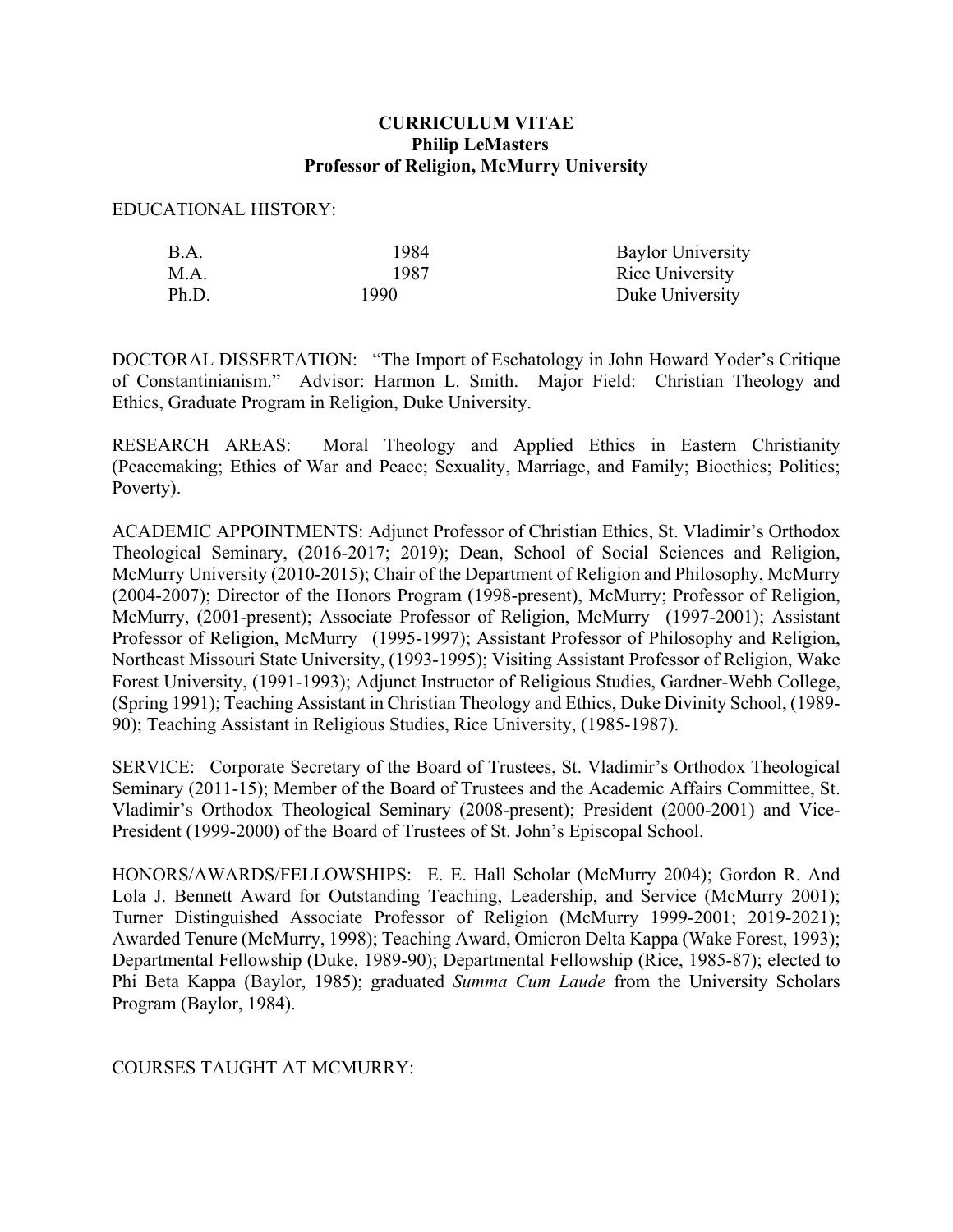REL 2310/Intro to Christianity REL 2350/ World Religions REL 3330/Christian Ethics REL 3320/Biomedical Ethics REL 3315/Catholic and Protestant Theology in Dialogue REL 3310/Eastern Orthodox Theology REL3390/ Christianity in Scotland REL 4390/Senior Seminar in Religion and Philosophy REL 3375/History of Christianity to 1500 REL 4340/ Worship and Liturgy SLD 1300/Ethics McM 101/First-Year Seminar

COURSES AT ST. VLADIMIR'S

PT 319/Ministry in a Multi-Faith Context ET 320/420 Ethics of Marriage, Family, and Sexuality

MEMBERSHIPS: American Academy of Religion; Society of Christian Ethics; Orthodox Theological Society in America; International Orthodox Theological Association; Editorial Board of *Studia Universitatis: Babes-Bolyai Theologia Orthodoxa*.

CHURCH AFFILIATION: Antiochian Orthodox Christian Archdiocese of North America. Ordained deacon in 2004 and priest in 2006. Elevated to archpriest in 2017. Pastor of St. Luke Orthodox Church, Abilene.

1. BOOKS:

The Forgotten Faith: Ancient Insights for Contemporary Believers from Eastern Christianity. (Eugene, OR: Cascade Books 2013). Translated into Romanian as C*redinta Uitata: Vechi Adevaruri din Rasaritul Crestin Pentru Crestinii Contemporani*. (Editura Doxologia, 2016).

The Goodness of God's Creation. (Salisbury, MA: Regina Orthodox Press, 2008). Translated into Romanian as *Valoarea Creatiei Lui Dumnezeu*. (Editura Doxologia, 2018).

Toward a Eucharistic Vision of Church, Marriage, Family, and Sex. (Minneapolis, MN: Light and Life Publishing Company, 2004)

Discipleship Between Creation and Redemption: Toward a Believers' Church Social Ethic. (Lanham, MD: University Press of America, 1997)

 Discipleship for All Believers: Christian Ethics and the Kingdom of God. (Scottdale, PA: Herald Press, 1992)

The Import of Eschatology in John Howard Yoder's Critique of Constantinianism. (San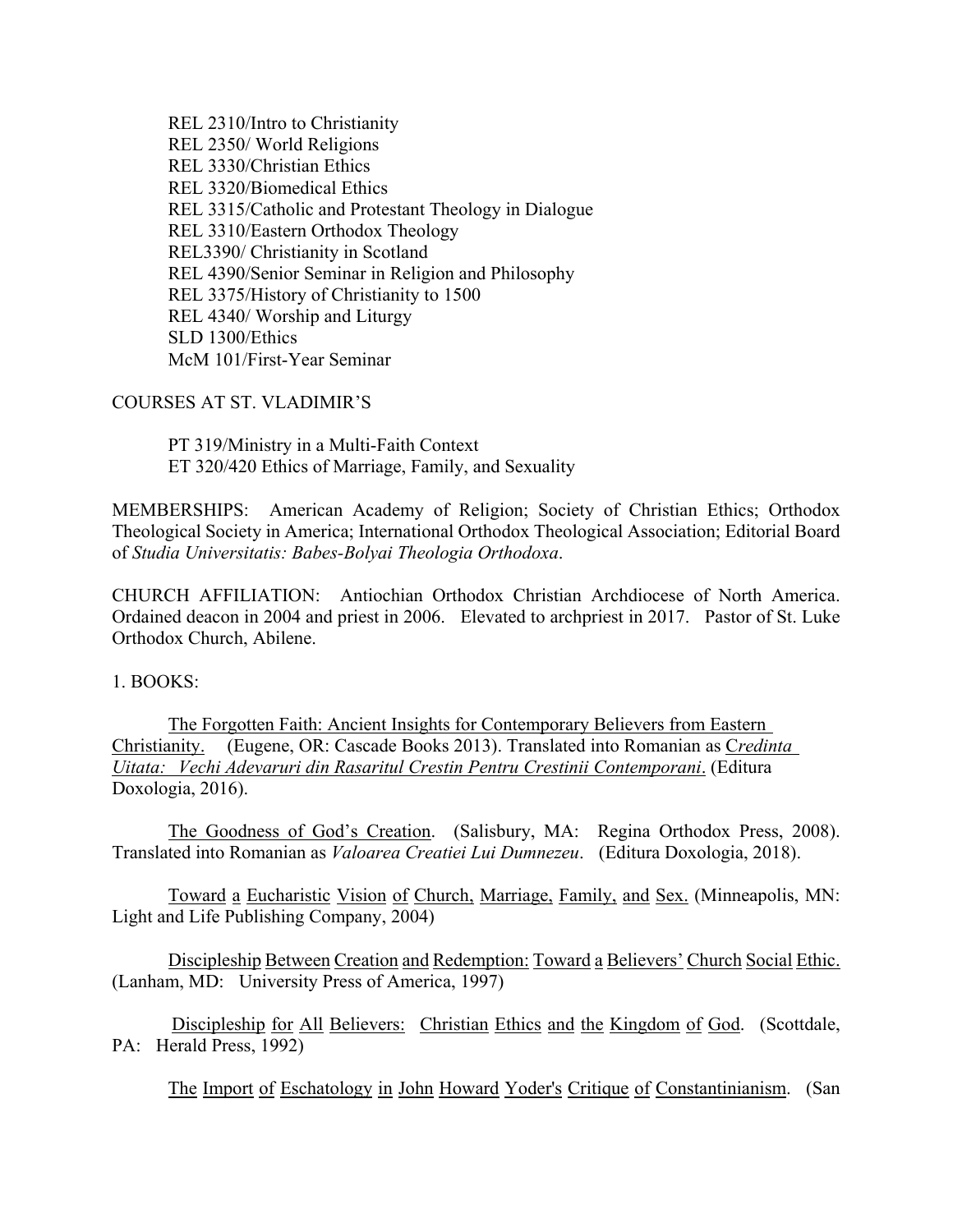Francisco: Mellen Research University Press, 1992)

## 2. ESSAYS AND CHAPTERS:

"Peaceable Responses to Persecution: The Experience of Eastern Christian Communities in the Middle East." *Journal of Ecumenical Studies* 53: 3 (Summer 2018): 386-406. The paper was presented at the Parliament of the World's Religions, Salt Lake City, October 17, 2015.

"The Eucharistic Context of Pastoral Response to Contemporary Challenges in Marriage, Family, and Sexuality." *Studia Universitatis: Babes-Bolyai Theologia Orthodoxa* 63/1 (2018): 75- 81. The paper was presented at the International Consultation on Pastoral Issues in Sexuality sponsored by the Amsterdam Centre for Orthodox Theology, Baarn, Netherlands, June 8, 2017.

"Communion with the Prince of Peace." *The Wheel* 12 (Winter 2018): 24-30.

"Sexual Purity and the Vocation of Marriage." Co-authored with D. Ford, M. Ford, P. Mamalakis, and A. K. Siewers. *Toward the Holy and Great Council: Theological Reflections.*  Nathanael Symeonides, ed. 4.5, 95-98. (Department of Inter-Orthodox, Ecumenical & Interfaith Relations, Greek Orthodox Archdiocese of America, 2016).

"Eastern Orthodox Social Ethics and the Anaphora of St. Basil the Great." Chapter in *Eucharist and Ecclesiology: Essays in Honor of Dr. Everett Ferguson*. Wendell Willis, ed. (Pickwick Publications, 2016).

"The Interrelation of Eucharist and Marriage: The Mission of the Parish in Forming Communicants and Spouses in Holiness." *Studia Universitatis Babes-Bolyai Theologia Orthodoxa* 16/1 (2016): 119-132. The paper was presented at the International Symposium on the Mission of the Parish and the Monastery in a Continuously Changing World, Cluj-Napoca, Romania, November 3, 2015.

"Latin American Liberation Theology and Eastern Orthodox Social Ethics: Is a Conversation Possible?" *The Wheel* 3 (Fall 2015): 11-15. An earlier version was presented at the Fifth International Conference on Religion and Spirituality in Society at the University of California at Berkeley, April 17, 2015.

"*Philanthropia* in Liturgy and Life: The Anaphora of Basil the Great and Eastern Orthodox Social Ethics." St. Vladimir's Theological Quarterly 59:2 (2015): 187-211.

"St. Symeon, Fool for Christ and Exemplar of Humility." (with John-Eric Swenson) The American Benedictine Review 64:3 (September 2013): 266-281.

"Developing the Principles of Just Peace: Reflections from the Experience of the Orthodox Church in North America." Chapter in Formation for Life: Just Peacemaking and Twenty-First-Century Discipleship. G. Stassen, R. Petersen, and T. Norton, eds. (Pickwick Publications, 2013) An earlier version was presented at International Conference on Orthodox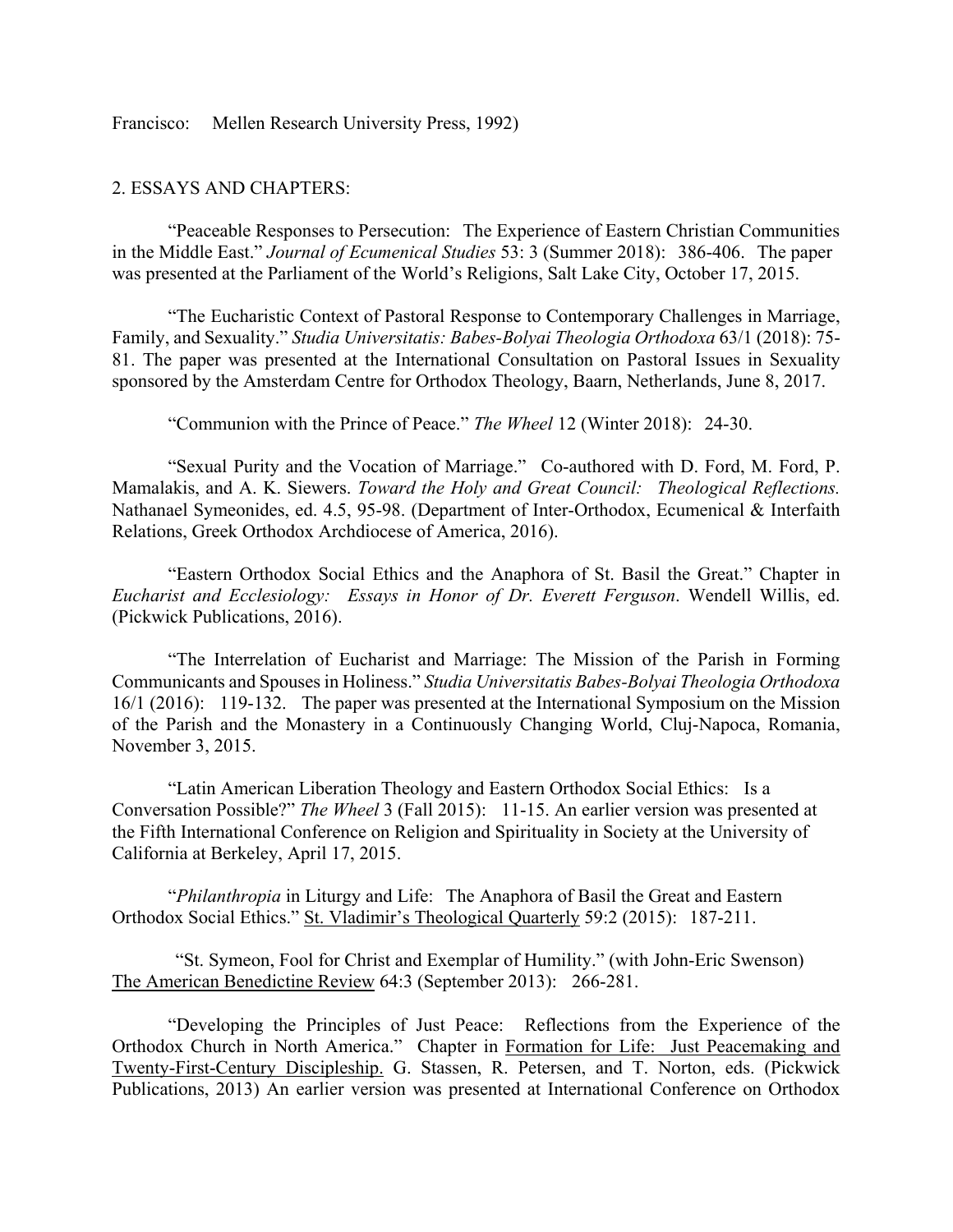Contribution to Developing a Theology of Just Peace, Saidnaya, Syria, October 18-22, 2010.

"Orthodox Perspectives in the Americas and Western Europe on the Invasion of Iraq." Chapter in Just Peace: Orthodox Perspectives, S. Asfaw, A. Chehadeh, and M. Simion, eds. (WCC Publications, 2012) Originally presented at International Orthodox Consultation on Peace Ethics, Bucharest, Romania, June 29-July 3, 2009.

"Orthodox Perspectives on Peace, War, and Violence." The Ecumenical Review 63/1 (March 2011): 54-61.

"A Dynamic Praxis of Peace: Orthodox Social Ethics and Just Peacemaking", Revista Teologica, 4 (2010): 69-82.

"Incarnation, Sacrament, and the Environment in Orthodox Thought." Worship 81/3 (May 2007): 212-226.

"The Practice of Medicine as *Theosis." TheologyToday* 61/2 (July 2004): 173-186.

"Peace in Orthodox Liturgy and Life." Worship. 77/5 (September 2003): 408-425.

"Justifiable War: Response #4." St. Valdimir's Theological Quarterly47/1 (2003): 77-82

"Celtic Christianity: Its Call to Discipleship." Encounter 60/4 (Autumn 1999): 463-495.

"Theological Themes." Lectionary Homiletics 10/7 (June 1999): 2, 10, 17, 24.

"John Paul II on Euthanasia: An Analysis of Evangelium Vitae." Encounter 58/2 (Spring 1997): 193-206. Presented in the Ethics Section at AAR/Southwest 1996.

"Walter Rauschenbusch on Prayer and Social Action." Chapter in Curtis Freeman and Gary Furr, eds. Ties that Bind: Life Together in the Baptist Vision (Smyth & Helwys, 1994).

"Christian Social Ethics and Gutierrez' The God of Life." Encounter 54/3 (Summer, 1993): 233-247. An earlier version was presented in the Ethics Section at AAR/Southwest 1993.

"Radical Protestantism and Relative Goods." Perspectives in Religious Studies 20/3 (Fall 1993): 271-288. Earlier versions were presented at Society of Christian Ethics, January 1993 and at AAR/Evangelical Theology Group 1992.

"'Theology from the Underside of History' as a Critical Theory of Theology." Perspectives in Religious Studies 19/1 (Spring, 1992): 39-51. An earlier version was presented in the Philosophy of Religion and Theology Section, AAR/Southwest 1991.

"A Critical Reading of Karl Rahner's Christology," ch. in Church Divinity 1989-90, ed.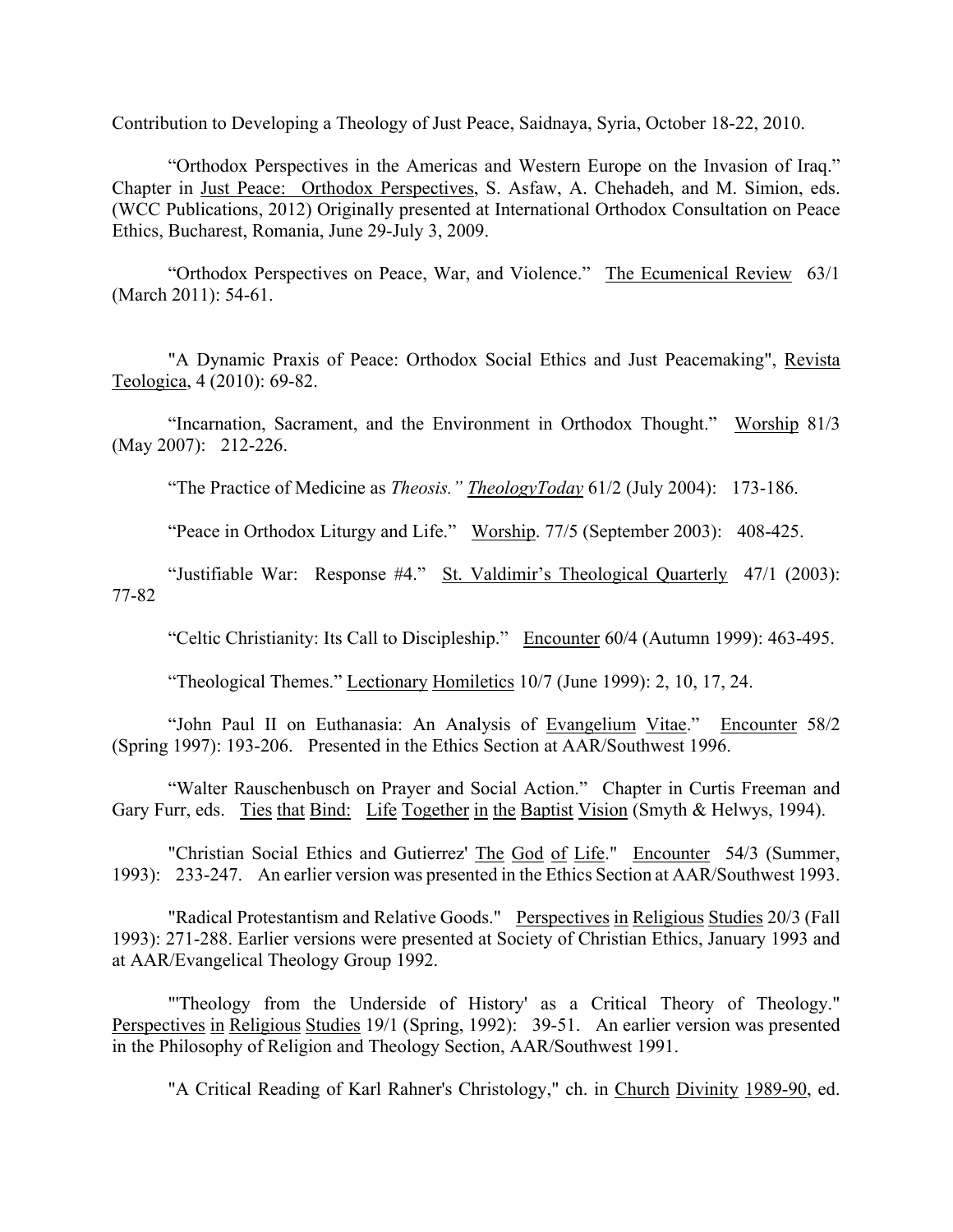John H. Morgan (Bristol, Indiana: Wyndham Hall Press, 1990): 123-140.

"Hare on Universalizability." Auslegung: A Journal of Philosophy 15/1 (Winter, 1989): 21-35.

"The Lordship of Jesus Christ over the Political Realm," ch. in Church Divinity 1988, ed. John H. Morgan (Bristol, Indiana: Wyndham Hall Press, 1988): 19-37.

"Theological Ethics and the Kingdom of God: A Comparative Study of Walter Rauschenbusch and Gustavo Gutierrez," ch. in Church Divinity 1987, ed. John H. Morgan (Bristol, Indiana: Wyndham Hall Press, 1987): 102-118.

"A Critical Analysis of the Relationship Between History and Eschatology: A Foundational Issue for Theological Ethics," ch. in Church Divinity 1986, ed. John H. Morgan (Bristol, Indiana: Wyndham Hall Press, 1986): 65-80.

## 3. BOOK REVIEWS:

Review of George Demacopoulos and Aristotle Papanikolaou, eds., Christianity, Democracy, and the Shadow of Constantine. *Political Theology*, 18/1 (2017: 754–755).

Review of Lloyd Steffen, Ethics and Experience: Moral Theory from Just War to Abortion. Political Theology. 16/1 (2015: 83-85).

Review of Aristotle Papanikolaou, The Mystical as Political: Democracy and Non-Radical Orthodoxy. St. Vladimir's Theological Quarterly. 58/2 (2014: 235-239).

Review of Craig Hovey, Bearing True Witness: Truthfulness in Christian Practice. Political Theology. 14/2 (2013: 271-273).

Review of Paul Alexander, Peace to War: Shifting Allegiances in the Assemblies of God; Mark J. Allman, Who Would Jesus Kill? War, Peace, and the Christian Tradition. Journal of the Society of Christian Ethics. 31/2 (Fall/Winter 2011).

Review of A. Dyck, Rethinking Rights and Responsibilities: The Moral Bonds of Community. Journal of the Society of Christian Ethics. 27/1 (Spring/Summer 2007): 301-303.

Review of S. Grenz, Welcoming But Not Affirming; M. Jordan, The Invention of Sodomy in Christian Theology; S. Olyan and M. Nussbaum, eds., Sexual Orientation and Human Rights in American Religious Discourse; D. Wold, Out of Order: Homosexuality in the Bible and the Ancient Near East; and C Wolfe, ed., Homosexuality and American Public Life. Perspectives in Religious Studies 26/4 (Winter 1999): 444-450.

Review of T. G. Elliot, The Christianity of Constantine the Great. Religious Studies Review 24 (1999): 109.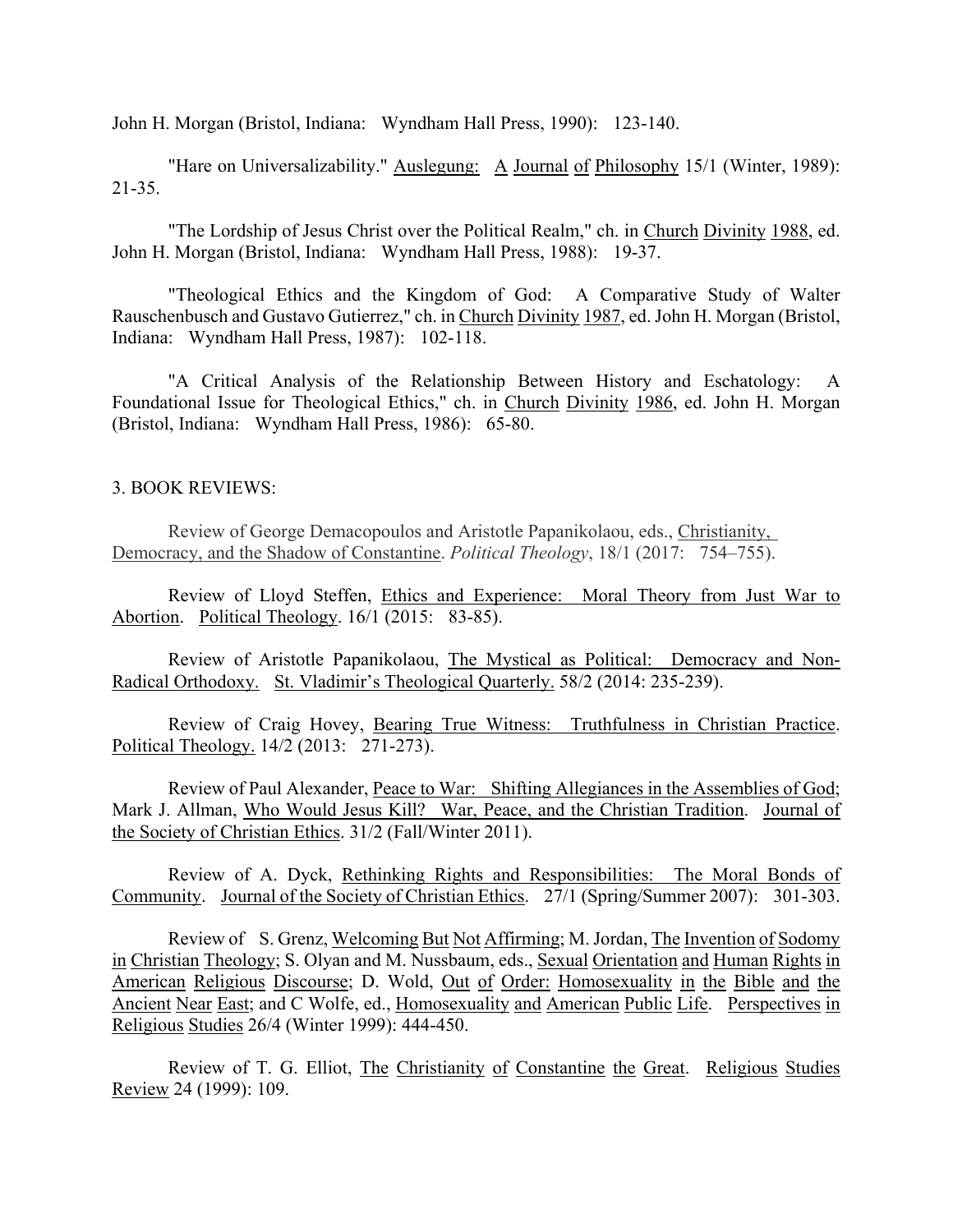Review of Richard B. Hays, The Moral Vision of the New Testament. Perspectives on Religious Studies 24/4 (Winter 1997): 469-481.

Review of Lisa Sowle Cahill, Sex, Gender, and Christian Ethics. The Christian Century 114/26 (September 24, 1997): 847-851.

Review of L. Gregory Jones, Embodying Forgiveness: A Theological Analysis. The Christian Century 113/21 (July 3-10, 1996): 698-699.

Review of Vigen Guroian, Ethics After Christendom: Toward an Ecclesial Christian Ethic. Encounter 56/3 (Summer, 1995): 319-320.

Review of Stanley Hauerwas, Dispatches from the Front: Theological Engagements with the Secular. Encounter 56/3 (Summer, 1995): 41-412.

Review of Harmon Smith, Where Two or Three are Gathered: Liturgy and the Moral Life. The Christian Century 112/29 (October 18, 1995): 968.

Review of Ben Wiebe, Messianic Ethics. Encounter 54/3 (Summer, 1993): 324-325.

Review of Richard J. Bauckham and R. John Elford, eds., The Nuclear Weapons Debate: Theological and Ethical Issues; Audrey R. Chapman, Faith, Power, and Politics: Political Ministry in Mainline Churches; and Fred Kammer, Doing Faithjustice: An Introduction to Catholic Social Thought, Perspectives in Religious Studies 19/3 (Fall, 1992): 336-340.

Review of Jacob Needleman, Money and the Meaning of Life; and W. Taylor Stevenson, Soul and Money: A Theology of Wealth, The Christian Century 109/25 (August 26-September 2, 1992): 784-785.

Review of Paul Lakeland, Theology and Critical Theory: The Discourse of the Church, Encounter (Winter, 1991): 96-97.

Review of Diogenes Allen, Christian Belief in a Postmodern World; Philip Devine, Relativism, Nihilism, and God; and Jerry Gill, Faith in Dialogue and Mediated Transcendence: A Postmodern Reflection, Perspectives in Religious Studies 17/3 (Fall, 1990): 276-280.

Review of Justo Gonzalez, Faith and Wealth: A History of Early Christian Ideas on the Origin, Significance, and Use of Money, The Christian Century 107/29 (October 17, 1990): 941-942.

Review of Robert MacAfee Brown, Gustavo Gutierrez: An Introduction to Liberation Theology, The Journal of the Interdenominational Theological Center 17/1-2 (Fall 1989/Spring 1990): 155-156.

Review of Don Cupitt, The Sea of Faith: Christianity in Change, The Christian Century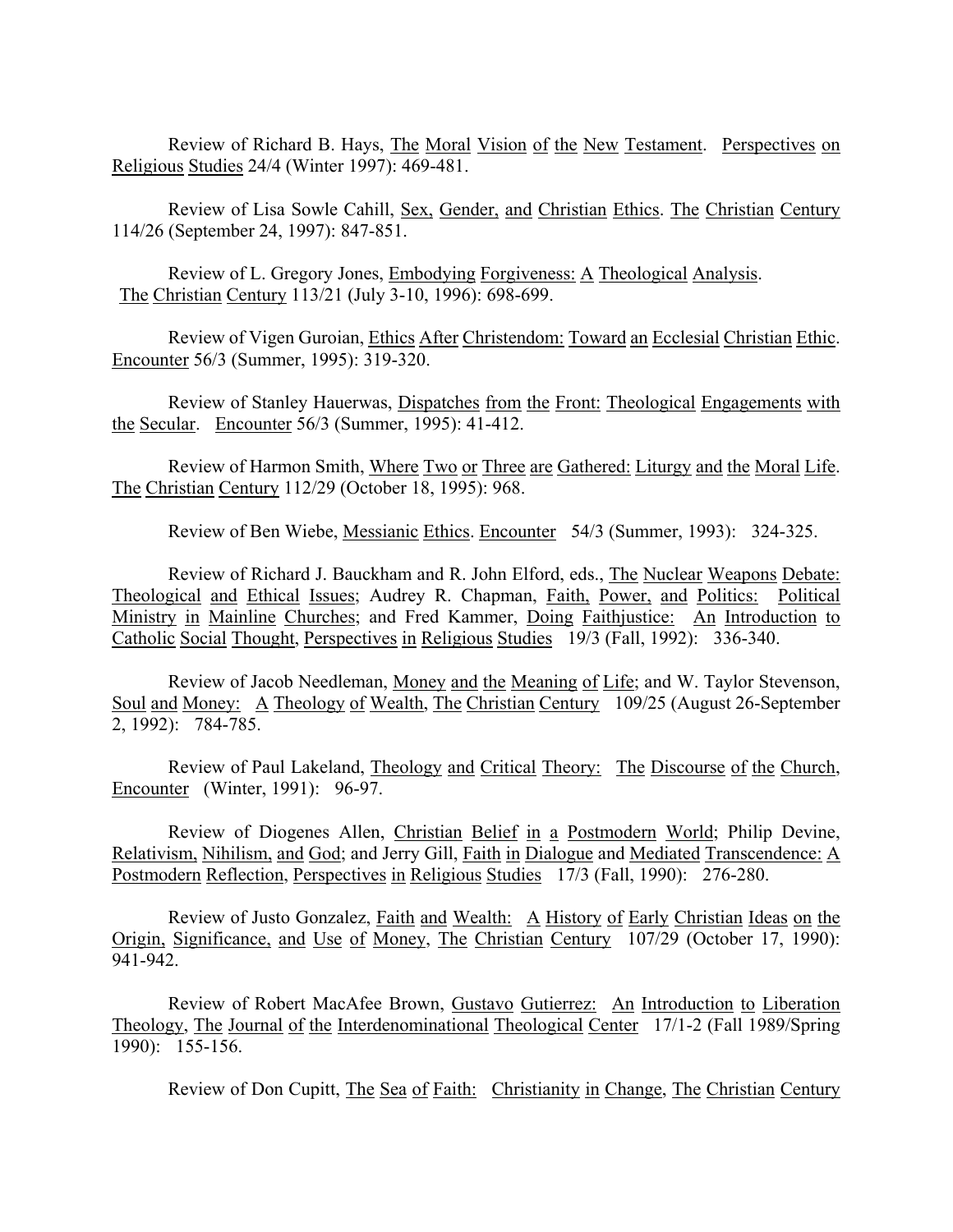106/2 (January 18, 1989): 55-56.

Review of Ismael Garcia, The Concept of Justice in Latin American Theology of Liberation, Theology Today XLV/1 (April, 1988): 148.

Review of Gustavo Gutierrez, On Job: God-Talk and the Suffering of the Innocent, The Christian Century 104/34 (November 18, 1987): 1039-1040.

## 4. PRESENTATIONS:

"The Eucharistic Context of Christian Marriage"; "The Political Witness and Social Ministry of the Eucharistic Community"; and "Orthodox Resources for Peacemaking with Adherents of Other Religions." Lecture series at New Georgian University, Poti, The Republic of Georgia, February 17-19, 2020.

"Mediation in the Christian Life: An Orthodox Perspective." Presented at the Orthodox-Pentecostal Academic Dialogue. San Diego, CA. November 22, 2019.

"Unitive, Sacrificial, and Eschatological Love: The Virtues of Marriage in a Eucharistic Context." Presented at inaugural meeting of the International Orthodox Theological Association, Iasi, Romania, January 10, 2019.

"The Praxis of Peacemaking in Interfaith Contexts: Insights from Eastern Christianity." Presented at The Parliament of World's Religions, Toronto, November 6, 2018.

"Marriage as a Path to *Theosis*." Four lectures presented at the Eagle River Institute, Saint John Orthodox Cathedral, Eagle River, AK, August 1-4, 2018.

Three Lectures on the Eucharist and Ethics at the Faculty of Orthodox Theology, University of Babes-Bolyai, Cluj-Napoca, Romania, April 25-26, 2018.

"The Political Witness of the Eucharistic Community." Presented at annual meeting of the Orthodox Theological Society in America, St. Vladimir's Orthodox Theological Seminary, Yonkers, NY, October 27, 2017.

"The Eucharistic Context of Pastoral Response to Contemporary Challenges in Marriage, Family, and Sexuality." Presentation at International Consultation on Pastoral Issues in Sexuality sponsored by the Amsterdam Centre for Orthodox Theology, Baarn, Netherlands, June 8, 2017.

"Eucharist, Marriage, and Sexuality." Presentation sponsored by the Amsterdam Centre for Orthodoxy Theology, Amsterdam, Netherlands, June 10, 2017.

"The Interrelation of Eucharist and Marriage: The Mission of the Parish in Forming Communicants and Spouses in Holiness." Presentation at the International Symposium on the Mission of the Parish and the Monastery in a Continuously Changing World, Cluj-Napoca,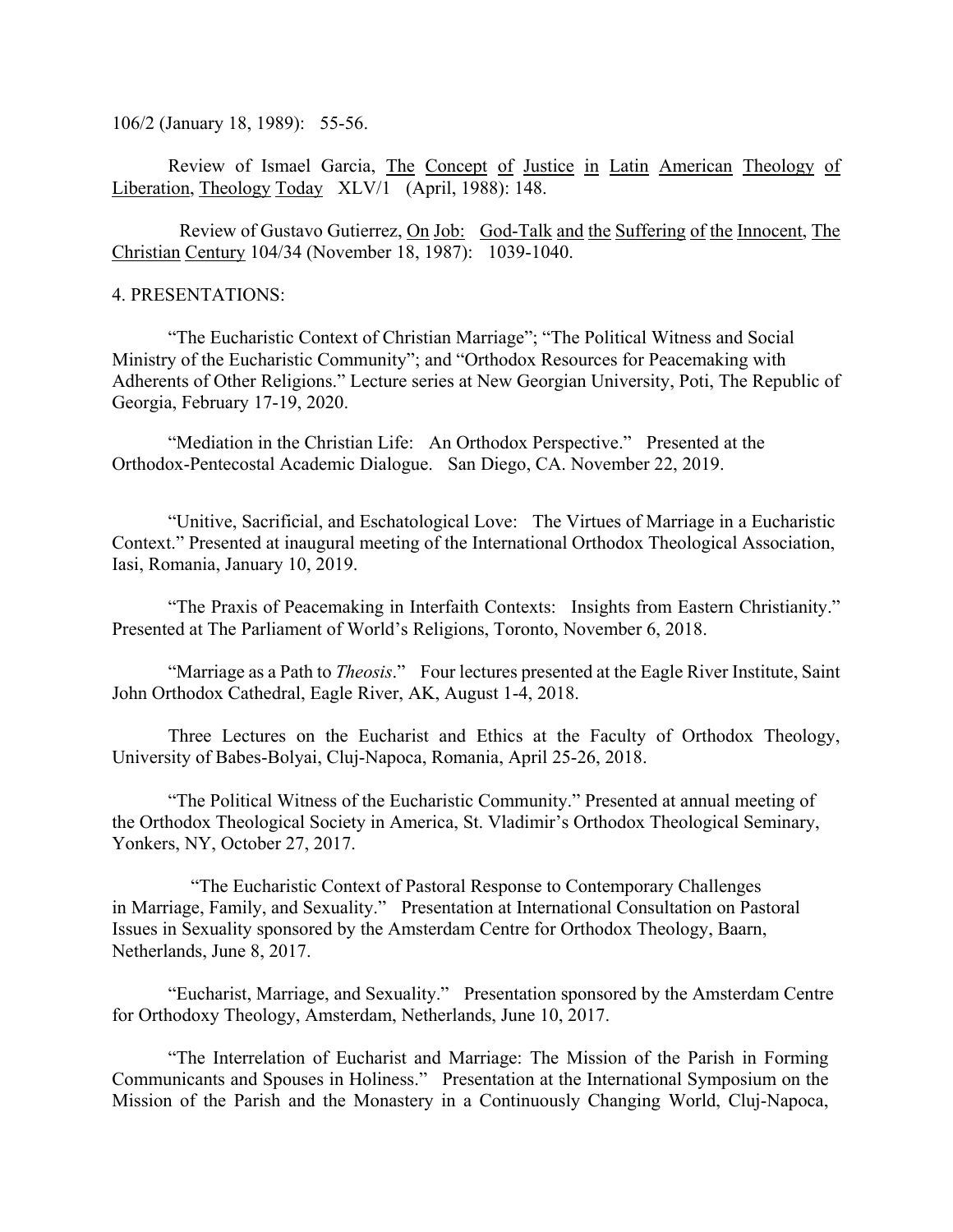Romania, November 3, 2015.

"Orthodox Christian Responses to War and Violence: Insights from the Experiences of Minority Christian Communities in the Middle East." Presentation at Parliament of the World's Religions, Salt Lake City, October 17, 2015. Accepted for publication by *The Journal of Ecumenical Studies*.

"Orthodox Peacemaking in the 21<sup>st</sup> Century." Presentation at Conference in Preparation for the Great and Holy Council of the Orthodox Church sponsored by the Orthodox Theological Society in America and the Orthodox Christian Studies Center, Fordham University, June 26, 2015.

"Praxis and the Poor: Latin American Liberation Theology and Eastern Orthodox Social Ethics in Dialogue." Presentation at the Fifth International Conference on Religion and Spirituality in Society at the University of California at Berkeley, April 17, 2015.

"Guroian and Papanikolaou: Reflections on Orthodoxy, Western Democracy, and Postmodernity." Presentation at Orthodox Theological Society in America, Holy Cross Greek Orthodox School of Theology, October 23, 2014.

"*Philanthropia* in Orthodox Liturgy and Life: The Anaphora of Basil the Great and Eastern Orthodox Social Ethics." Presentation at the Society of Christian Ethics, Seattle, WA, January 10, 2014.

"Fasting and the Poor." Presentation at Poverty Workshop at St. Vladimir's Orthodox Theological Seminary, June 1, 2013.

"Eastern Orthodox Social Ethics and the Anaphora of St. Basil the Great." Presentation at Eucharist and Ecclesiology Colloquy at Abilene Christian University, March 22, 2013.

"Orthodox Perspectives on Peace, War, and Violence." Keynote Address at Orthodox Education Day at St. Vladimir's Orthodox Theological Seminary, October 1, 2011.

"Orthodox Approaches to Nonviolent Resistance." Presentation at Conference on "Christian Presence and Witness in the Middle East Today: Theological and Political Challenges." Volos, Greece, June 19-23, 2011.

"Developing the Principles of Just Peace: Reflections from the Experience of the Orthodox Church in North America." Presentation at an International Conference on Orthodox Contribution to Developing a Theology of Just Peace, Saidnaya, Syria, October 18-22, 2010.

"Wage Peace, Not War." Presentation at Inter-Orthodox Preparatory Consultation Towards the International Ecumenical Peace Convocation, Leros, Greece, 15–22 September 2009.

"Orthodox Perspectives in the Americas and Western Europe on the Invasion of Iraq." International Orthodox Consultation on Peace Ethics, Bucharest, Romania, June 29-July 3, 2009.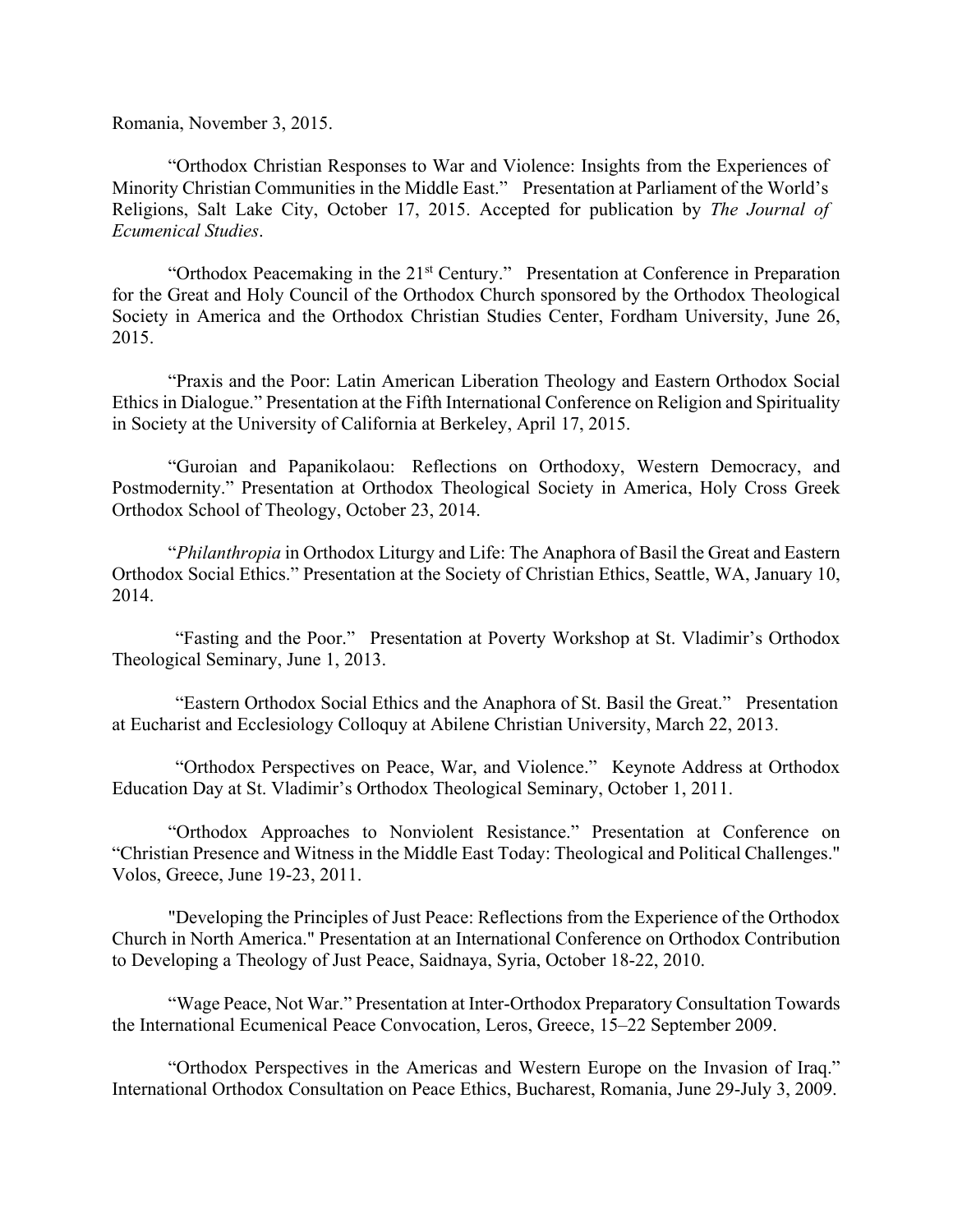"The Eucharistic Life." Commencement Address, St. Herman Orthodox Seminary, May 2006.

"Peace in the Liturgy." Workshop leadership at annual meeting of the Orthodox Peace Fellowship, St. Thikon's Orthodox Theological Seminary. June 2003.

"Does Euthanasia 'Do No Harm'?" Continuing Medical Education Lecture at Hendreick Medical Center. May 2002.

"Contraception in Contemporary Orthodox Moral Theology." Presented in the Ethics Section at AAR/SW 2002.

"Models of the Moral Identity of the Physician." Continuing Medical Education Lecture at Hendrick Medical Center. May 16, 2001.

"The Eucharist and Christian Ethics: Contemporary Orthodox Understandings of the Eucharistic Nature of Marriage." Presented in the Ethics Section at AAR/SW 2001.

"St. Ninian." Presentation at Conference on the Saints of Old Britain Sponsored by the St. John Chrysostom Institute of Regis University, Denver, CO, September 16, 2000.

"The Ethics of Primary Care." Continuing Medical Education Lecture at Hendrick Medical Center. September 9, 2000.

"The Eucharist and Christian Sexual Ethics." Presented at Duke University Divinity School's Pastors School, October 1999, and in the Ethics Section at AAR/SW 2000.

"Christ Our Passover Is Sacrificed for Us: The Eucharistic Ethic of 1 Corinthians 5-6." Presented in the Ethics Section at AAR/Southwest 1999.

"A Response to 'Re-Envisioning Baptist Identity: Manifesto for Baptist Communities in North America.'" Presented at the Joint Meeting of the College Theology Society and the National Association of Baptist Professors of Religion 1998.

"Eucharist and the Moral Life: Part 2." Presented in the Ethics Section at AAR/Southwest 1998.

"Eucharist and the Moral Life." Presented in the Ethics Section at AAR/Southwest 1997.

"Barth, O'Donovan, and Gunton on the Politics of Kingdom and Creation." Presented in the Ethics Section at AAR/Southwest 1995.

"Western Democracy and the Kingdom of God." Presented in the Ethics Section at AAR/Southwest 1994.